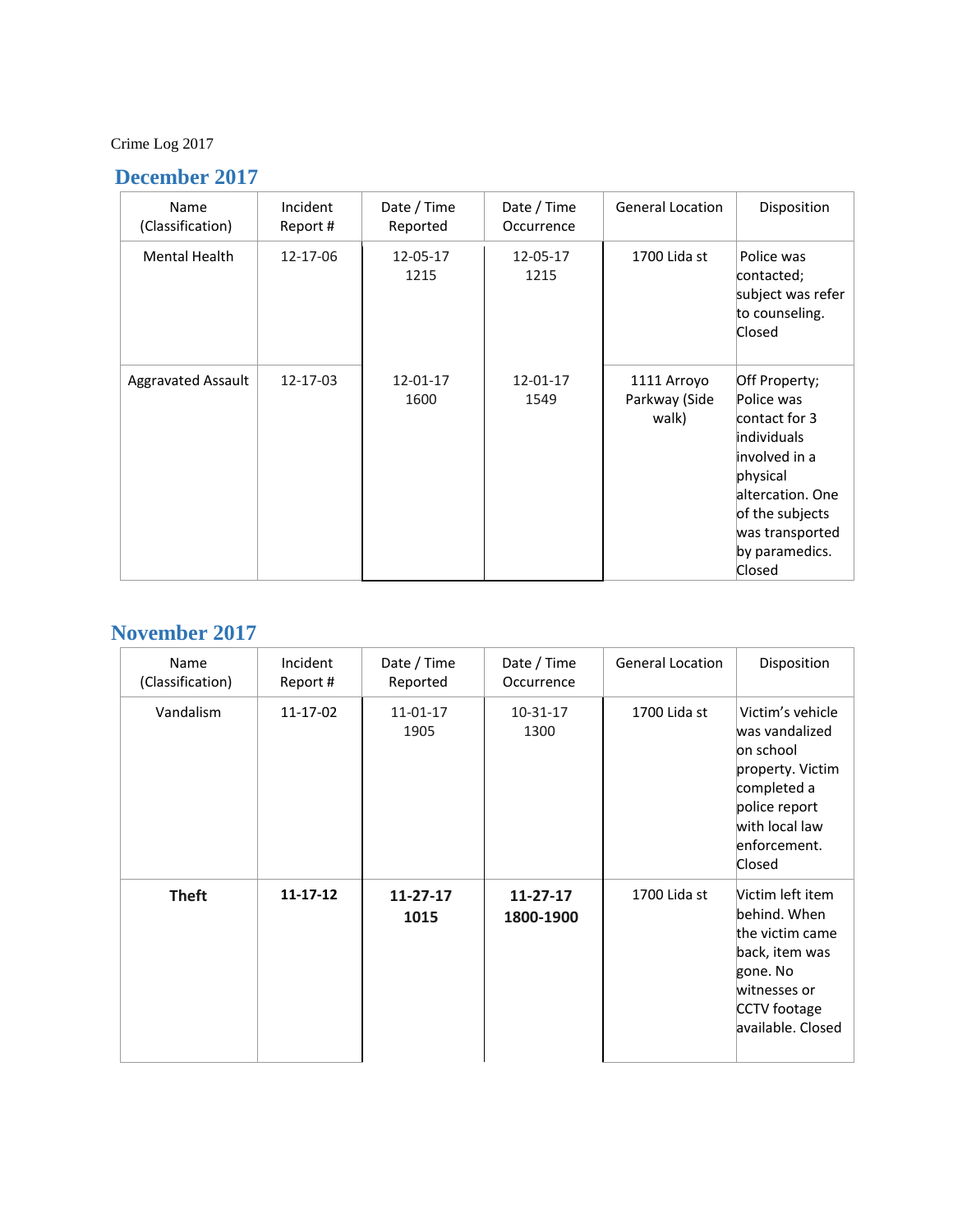| Vandalism | $11 - 17 - 10$ | 11-26-17<br>0300 | $11 - 27 - 17$<br>0246 | 1700 Lida St | Victim's vehicle<br>was vandalized<br>on school<br>property. No<br>witnesses or<br>CCTV Footage. |
|-----------|----------------|------------------|------------------------|--------------|--------------------------------------------------------------------------------------------------|
|           |                |                  |                        |              |                                                                                                  |

#### **October 2017**

| Name<br>(Classification) | Incident<br>Report # | Date / Time<br>Reported | Date / Time<br>Occurrence | <b>General Location</b> | Disposition                                                                                                                                                                                                                                                                                                                                         |
|--------------------------|----------------------|-------------------------|---------------------------|-------------------------|-----------------------------------------------------------------------------------------------------------------------------------------------------------------------------------------------------------------------------------------------------------------------------------------------------------------------------------------------------|
| <b>Suspicious Person</b> | 10-17-04             | 10-03-17<br>2000        | 10-03-17<br>2000          | 1700 Lida st            | Subject did not<br>want to identify<br>himself when<br>entering an<br>ArtCenter<br>shuttle. Security<br>made contact<br>with subject<br>when arriving on<br>campus, and was<br>asked to clear<br>location if he had<br>no business on<br>campus. Subject<br>only identified<br>himself as<br>"Anthony<br>Smith", but<br>cleared location.<br>closed |
| Disturbing the<br>Peace  | $10-17-13$           | $10 - 11 - 17$<br>1658  | $10 - 11 - 17$<br>1656    | 870 Raymond<br>Avenue   | Two transients<br>got in a verbal<br>dispute outside<br>of our campus.<br>Security made<br>contact with<br>both subjects,<br>and they cleared<br>out location.<br>Closed                                                                                                                                                                            |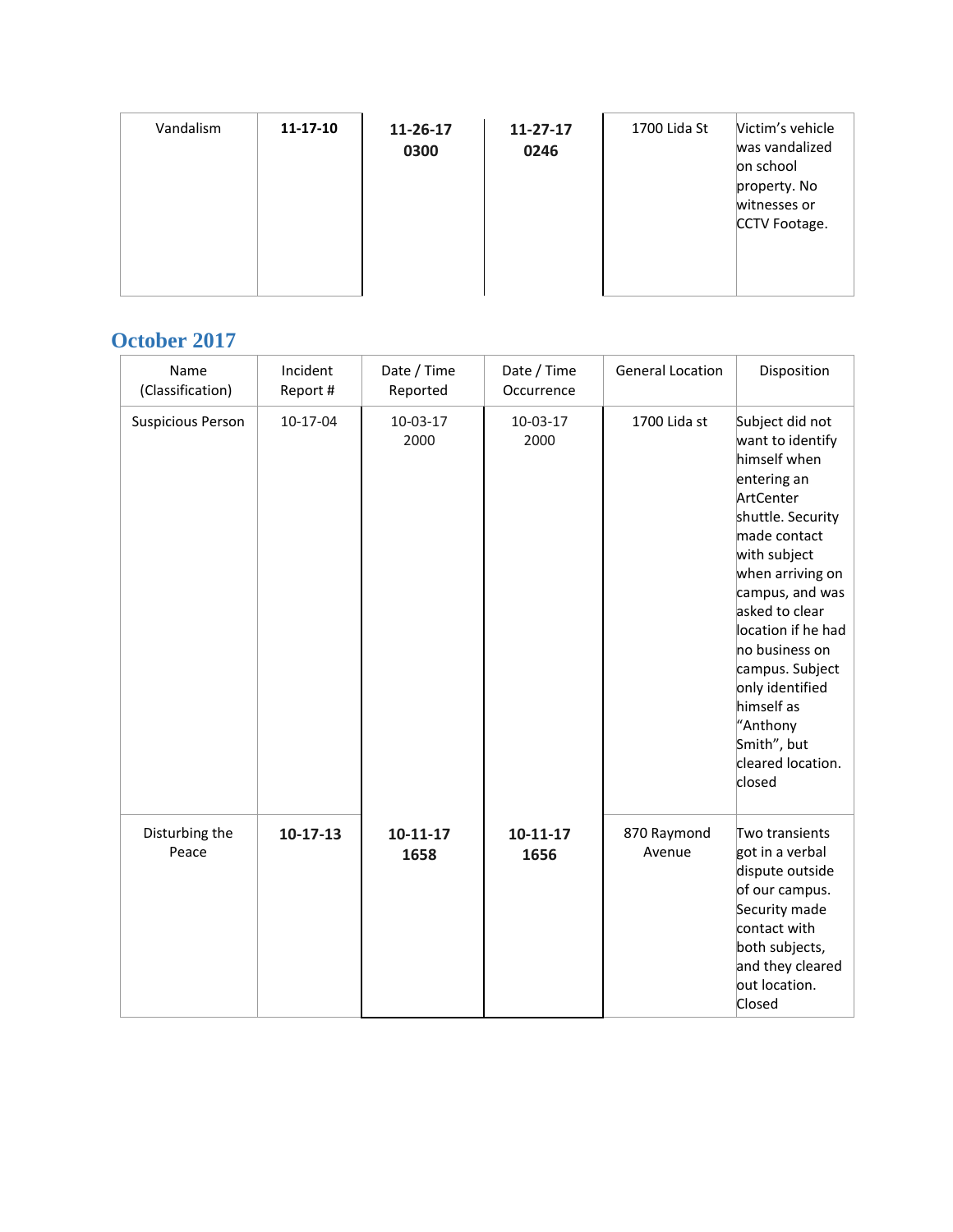# **September 2017**

| Name<br>(Classification) | Incident<br>Report # | Date / Time<br>Reported | Date / Time<br>Occurrence | <b>General Location</b>        | Disposition                                                                                                                                                                     |
|--------------------------|----------------------|-------------------------|---------------------------|--------------------------------|---------------------------------------------------------------------------------------------------------------------------------------------------------------------------------|
| <b>Missing Property</b>  | 09-17-02             | 09-01-17<br>1700        | 09-01-17<br>1700          | 1111 Arroyo<br><b>Building</b> | Small fan came<br>up missing from<br>an office. 09-<br>52017 missing<br>fan was found.                                                                                          |
| <b>Burglary</b>          | 09-17-05             | 08-29-17<br>0723        | 09-11-17<br>0723          | 1700 Lida st                   | A refrigerator<br>was vandalized,<br>and items were<br>taken. Security<br>observed and<br>identified the<br>suspect. A police<br>report was<br>completed by<br>security. Closed |
| <b>Property Missing</b>  | 09-17-07             | 08-21-17<br>0850        | 08-18-17<br>1600          | 1700 Lida st                   | Staff member<br>reported missing<br>items from an<br>office shared<br>space. Security<br>later confirmed,<br>property owner<br>removed items<br>from space.                     |
| Theft                    | 09-17-18             | $9 - 25 - 17$<br>1312   | $9 - 24 - 17$<br>1600     | 1700 Lida st                   | No security<br>footage at the<br>location item was<br>taken.<br>Closed                                                                                                          |

# **August 2017**

| <b>Name</b><br>(Classification) | Incident<br>Report # | Date / Time<br>Reported | Date / Time<br>Occurrence | <b>General Location</b> | Disposition                                            |
|---------------------------------|----------------------|-------------------------|---------------------------|-------------------------|--------------------------------------------------------|
| Trespassing                     | 08-17-03             | $07-29-17$<br>1920      | 07-29-17<br>1850          | 1700 Lida St            | Subject was<br>escorted off<br>property. All<br>code 4 |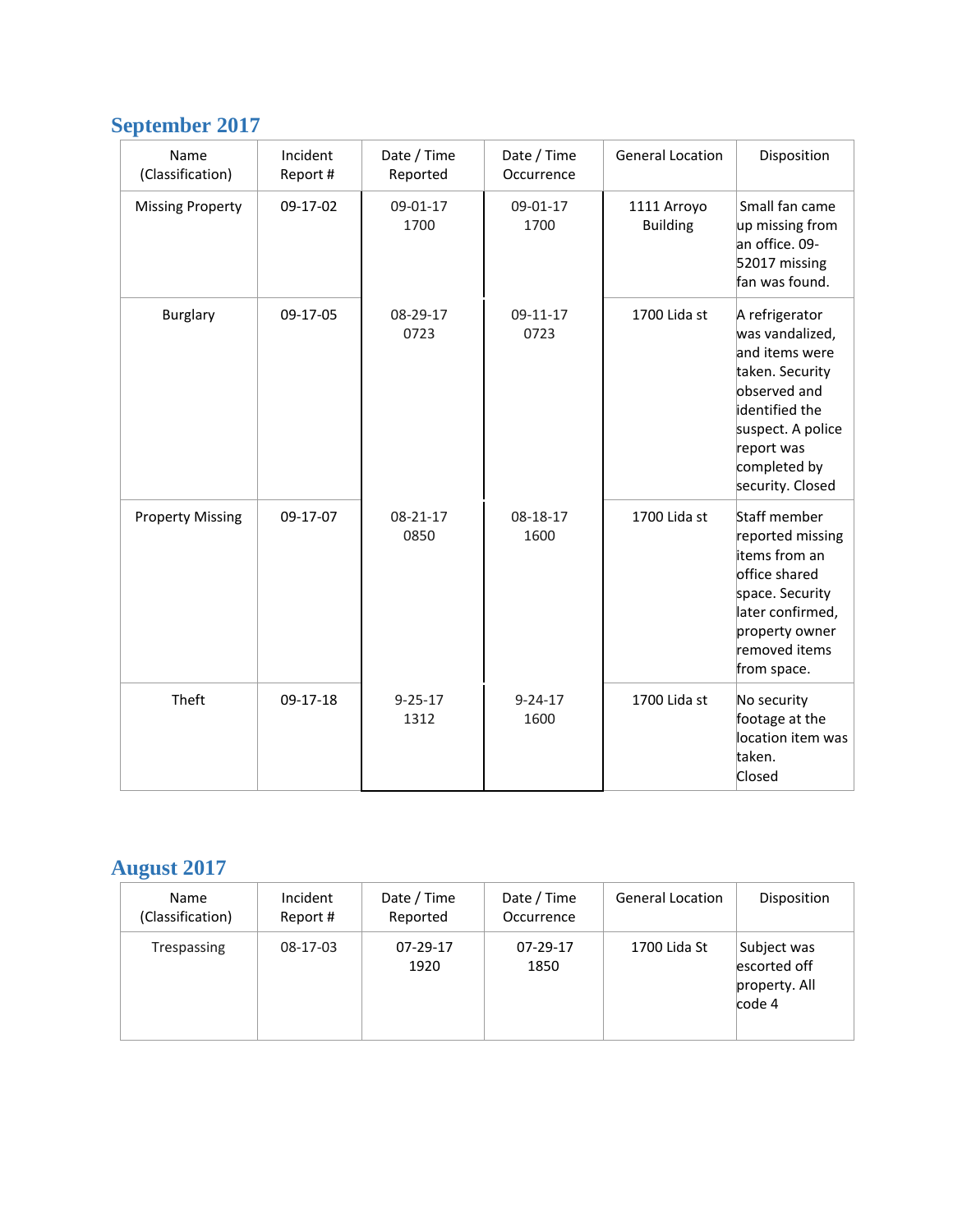| Drug Abuse               | 08-17-10 | 08-09-17<br>1710 | 08-09-17<br>1710  | 1700 Lida st | Staff member<br>informed security<br>smell of<br>marijuana.<br>Security patrolled<br>throughout the<br>campus, did not<br>find any<br>narcotics.                        |
|--------------------------|----------|------------------|-------------------|--------------|-------------------------------------------------------------------------------------------------------------------------------------------------------------------------|
| <b>Alcohol Violation</b> | 08-17-16 | 08-13-17<br>1540 | $08-13-7$<br>1540 | 1700 Lida st | Unattended<br>alcohol was<br>found on<br>campus. Alcohol<br>was disposed by<br>security.                                                                                |
| <b>Missing Items</b>     | 08-17-22 | 08-21-17<br>1345 | 08-21-17<br>1345  | 1700 Lida St | Staff member<br>observed two<br>missing<br>ArtCenter<br>projectors<br>missing from<br>two classrooms.<br>After reviewing<br>footage, nothing<br>was observed.<br>closed |

# **July 2017**

| Name<br>(Classification) | Incident<br>Report# | Date / Time<br>Reported | Date / Time<br>Occurrence | <b>General Location</b> | Disposition                                                                                       |
|--------------------------|---------------------|-------------------------|---------------------------|-------------------------|---------------------------------------------------------------------------------------------------|
| Trespassing              | 07-17-06            | 07-08-17<br>1510        | 07-08-17<br>1500          | 1700 Lida St.           | An incident<br>report was<br>completed by<br>security. NFI,<br>closed.                            |
| <b>Theft</b>             | $07-17-07$          | $7 - 10 - 17$<br>1030   | $7 - 04 - 17$<br>1000     | 1700 Lida St.           | A report was<br>completed for<br>this incident. No<br>footage captured<br>the incident.<br>Closed |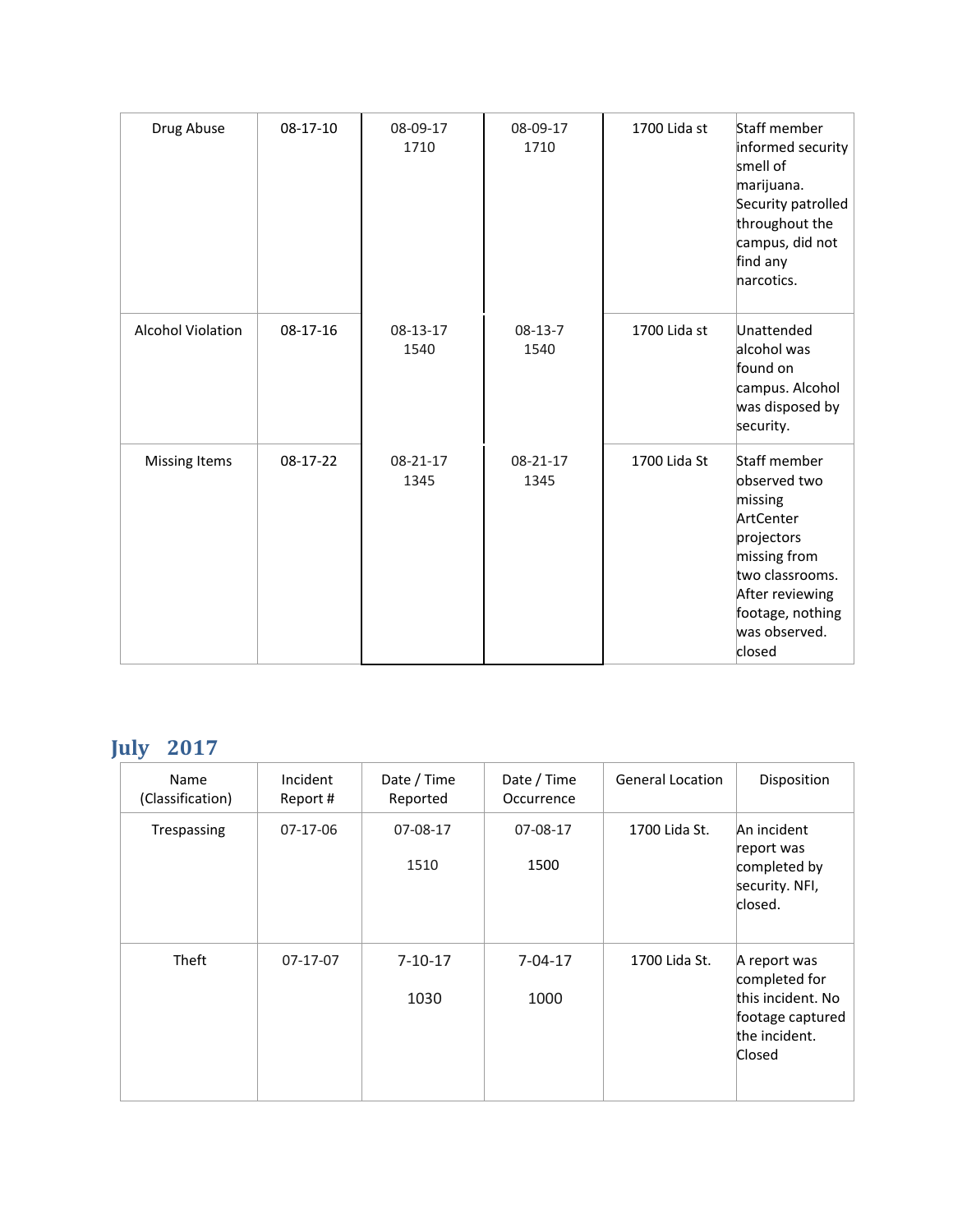| Assault | $07-17-10$ | 07-19-17<br>1355 | $07 - 18 - 17$<br>1309 | 1700 Lida St. | An investigation<br>was completed<br>for this incident.<br>All information<br>passed on to<br>CSE. Closed |
|---------|------------|------------------|------------------------|---------------|-----------------------------------------------------------------------------------------------------------|
| Theft   | 07-13-2017 | 07-26-17<br>1400 | $07 - 26 - 17$<br>0000 | 1700 Lida St. | A report was<br>completed for<br>this incident. No<br>footage captured<br>the incident.<br>Closed         |

### **June 2017**

| Name<br>(Classification)  | Incident<br>Report # | Date / Time<br>Reported | Date / Time<br>Occurrence | <b>General Location</b> | Disposition                                                                                                                  |
|---------------------------|----------------------|-------------------------|---------------------------|-------------------------|------------------------------------------------------------------------------------------------------------------------------|
| <b>Verbal Altercation</b> | 06-17-06             | 06-06-17<br>1345        | 06-06-17<br>1345          | 1111 Arroyo<br>Parkway  | A report was<br>completed for<br>this incident.<br>Open                                                                      |
| Sexual Assault            |                      | 06-19-17<br>1130        | 04-23-17<br>0300          | 1700 Lida st            | Incident was<br>reported to<br>CSE. Both<br>parties are<br>going through<br>process of<br>student<br>conduct policy.<br>Open |
| <b>Verbal Altercation</b> | $06-17-13$           | 06-20-2017<br>1220      | 06-20-2017<br>0720        | 1700 Lida st            | A report was<br>completed for<br>this incident.<br>Closed                                                                    |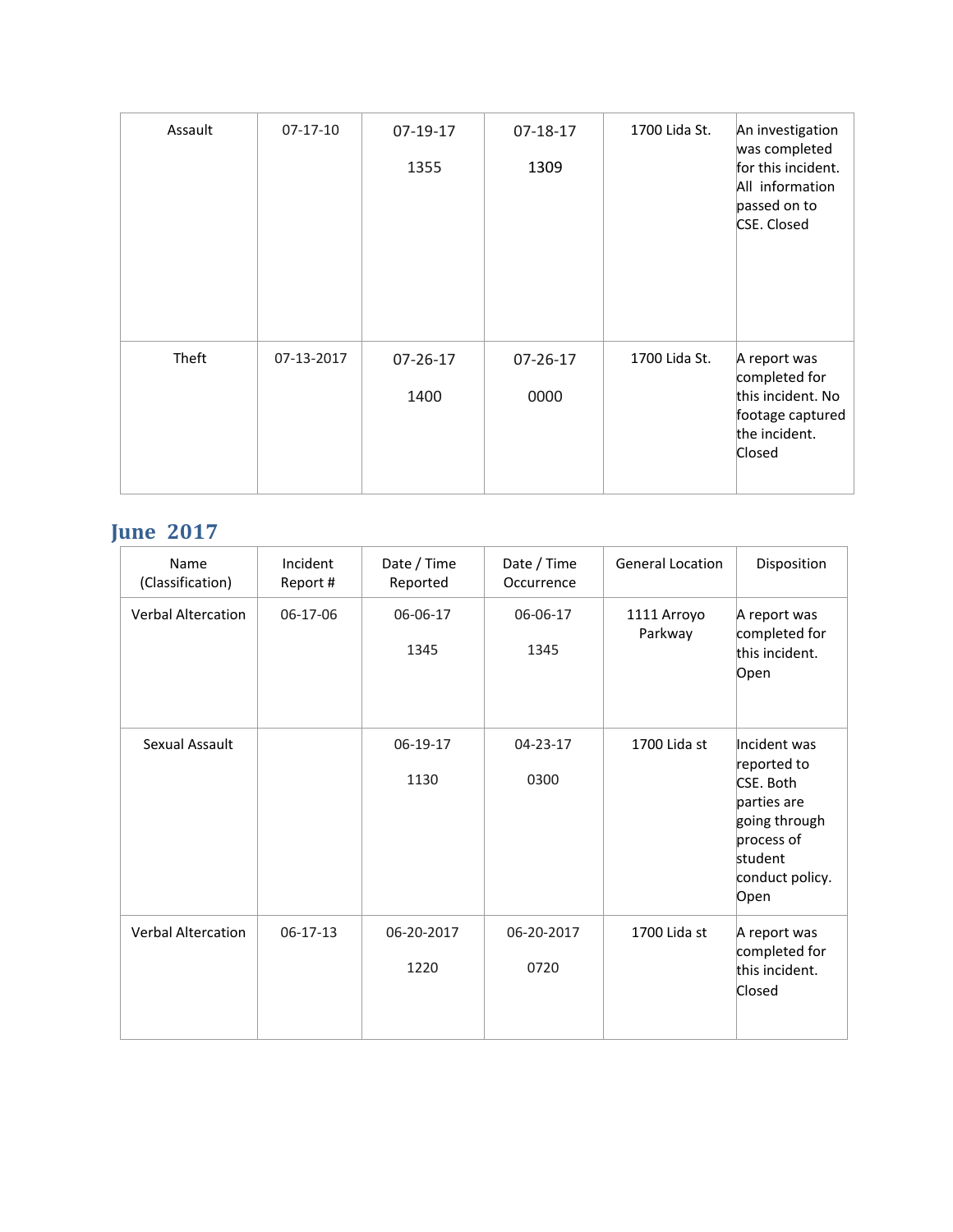## **May 2017**

| Name<br>(Classification) | Incident<br>Report # | Date / Time<br>Reported | Date / Time<br>Occurrence | <b>General Location</b> | Disposition                                                                                                                                                                                         |
|--------------------------|----------------------|-------------------------|---------------------------|-------------------------|-----------------------------------------------------------------------------------------------------------------------------------------------------------------------------------------------------|
| Disturbance              | 05-17-01             | 05-04-17<br>1654        | 05-04-17<br>1545          | 1700 Lida st            | Information<br>was taken<br>down from all<br>parties<br>involved.<br>Closed                                                                                                                         |
| Suicidal                 | 05-17-02             | 05-09-17<br>2309        | 05-09-17<br>2200          | 1700 Lida st            | Student was<br>professionally<br>evaluated and<br>informed of<br>ArtCenter<br>services.<br>Closed                                                                                                   |
| <b>Suspicious Person</b> | 05-17-06             | 05-18-17<br>1610        | 05-18-17<br>1610          | 1700 Lida St            | Suspect was<br>observed on<br>campus, walking<br>in the middle of<br>the<br>street.<br>Suspect was<br>uncooperative<br>to give us<br>information.<br>We observed<br>suspect leave<br>campus. closed |

## **April 2017**

| Date / Time<br>Incident<br>Name<br>(Classification)<br>Report #<br>Reported | <sup>1</sup> Time<br>Date /<br>Occurrence | General Location | Disposition |
|-----------------------------------------------------------------------------|-------------------------------------------|------------------|-------------|
|-----------------------------------------------------------------------------|-------------------------------------------|------------------|-------------|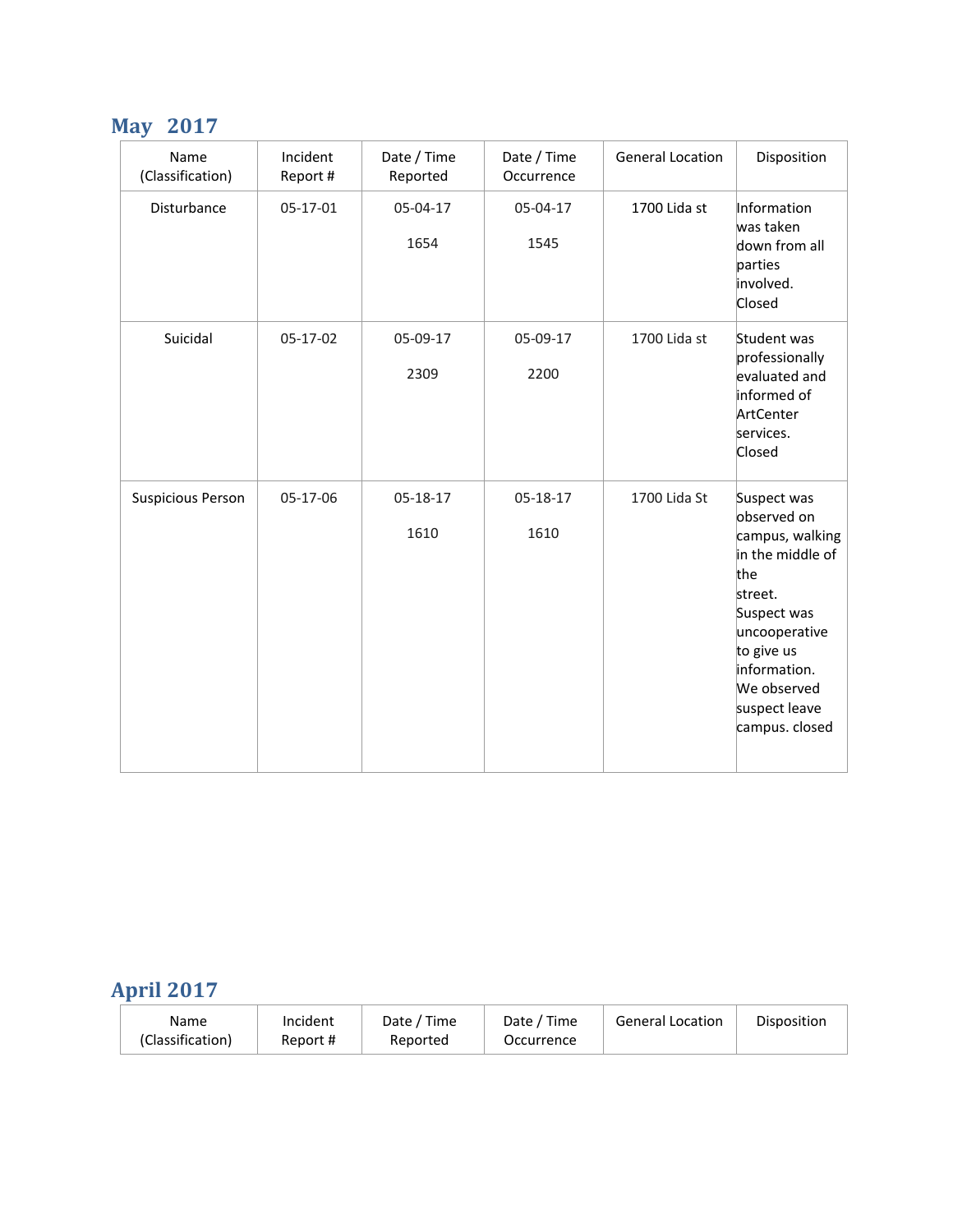| Theft                                 | 04-17-02       | 04-06-17<br>1705       | 04-04-04-06-17<br>Unknown | 1700 Lida St            | Victim's<br>property was<br>taken when<br>left<br>unattended.<br>closed                                                               |
|---------------------------------------|----------------|------------------------|---------------------------|-------------------------|---------------------------------------------------------------------------------------------------------------------------------------|
| Theft                                 | 04-17-04       | 04-10-17<br>1145       | 04-10-17<br>1139          | 950 S Raymond<br>Avenue | Item found in<br>another location<br>from where it<br>was left at.<br>Closed                                                          |
| <b>Suicidal Thoughts</b>              | 04-17-05       | $04 - 11 - 17$<br>0500 | $04 - 11 - 17$<br>0341    | 1700 Lida St            | Victim was<br>referred to<br>counseling.<br>Closed                                                                                    |
| <b>Emergency Button</b><br>Activation | 04-17-09       | $04 - 12 - 17$<br>0830 | $04 - 12 - 17$<br>0830    | 1700 Lida st            | Emergency<br>button was hit<br>on accident.<br>Closed                                                                                 |
| Simple Assault                        | $04 - 17 - 13$ | 04-13-17<br>2158       | 04-13-17<br>2158          | 870 Raymond<br>Avenue   | Information<br>was taken down<br>from all parties<br>involved, and<br>passed on too<br>Center of<br>Student<br>Experience.<br>Closed. |
| Hit and Run                           | 04-17-22       | 04-19-17<br>1120       | 04-19-17<br>1315          | 1700 Lida st            | Victim's<br>vehicle was<br>struck on<br>school<br>property. No<br>witnesses or<br>cctv footage of<br>the area.<br>Closed.             |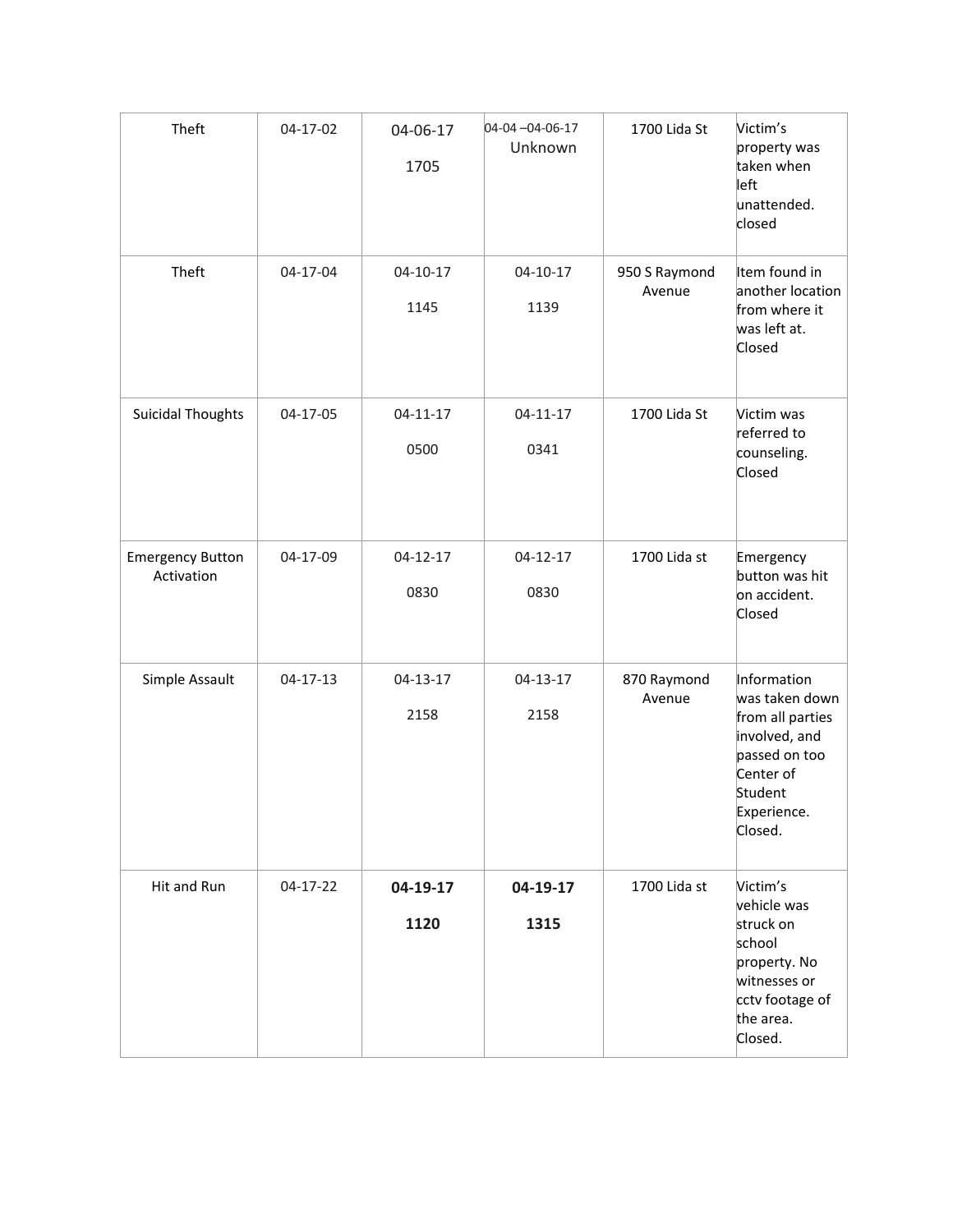| <b>Theft</b> | 04-17-24   | 04-20-17<br>1215       | 04-20-17<br>1200 | 1700 Lida St | Victim left items<br>unattended.<br>When she came<br>back, items<br>were gone. No<br>CCTV in the<br>area.<br>Closed |
|--------------|------------|------------------------|------------------|--------------|---------------------------------------------------------------------------------------------------------------------|
| Vandalism    | $04-17-27$ | $04 - 21 - 17$<br>1130 | 04-20-17<br>2000 | 1700 Lida St | Restroom was<br>vandalized.<br>Maintenance<br>cleaned up the<br>area. Closed                                        |

### **March 2017**

| Name<br>(Classification) | Incident Report<br># | Date / Time<br>Reported | Date / Time<br>Occurrence | <b>General Location</b> | Disposition                                                                                                                          |
|--------------------------|----------------------|-------------------------|---------------------------|-------------------------|--------------------------------------------------------------------------------------------------------------------------------------|
| Theft                    | 03-17-03             | 03-02-17<br>2240        | 02-25-17<br>0828          | 1700 Lida st            | Victim's property<br>was taken when<br>left unattended.<br>closed                                                                    |
| Trespassing              | 03-17-04             | 03-04-17<br>1000        | 03-04-17<br>0900          | 1700 Lida st            | Suspect was<br>escorted off<br>school property.<br>Closed.                                                                           |
| Theft                    | 03-17-05             | 03-05-17<br>1630        | $02 - 26 - 17$<br>1700    | 1700 Lida st            | Student art<br>supplies were<br>taken when he<br>left them<br>unattended. Art<br>supplies were<br>returned on<br>03092017.<br>Closed |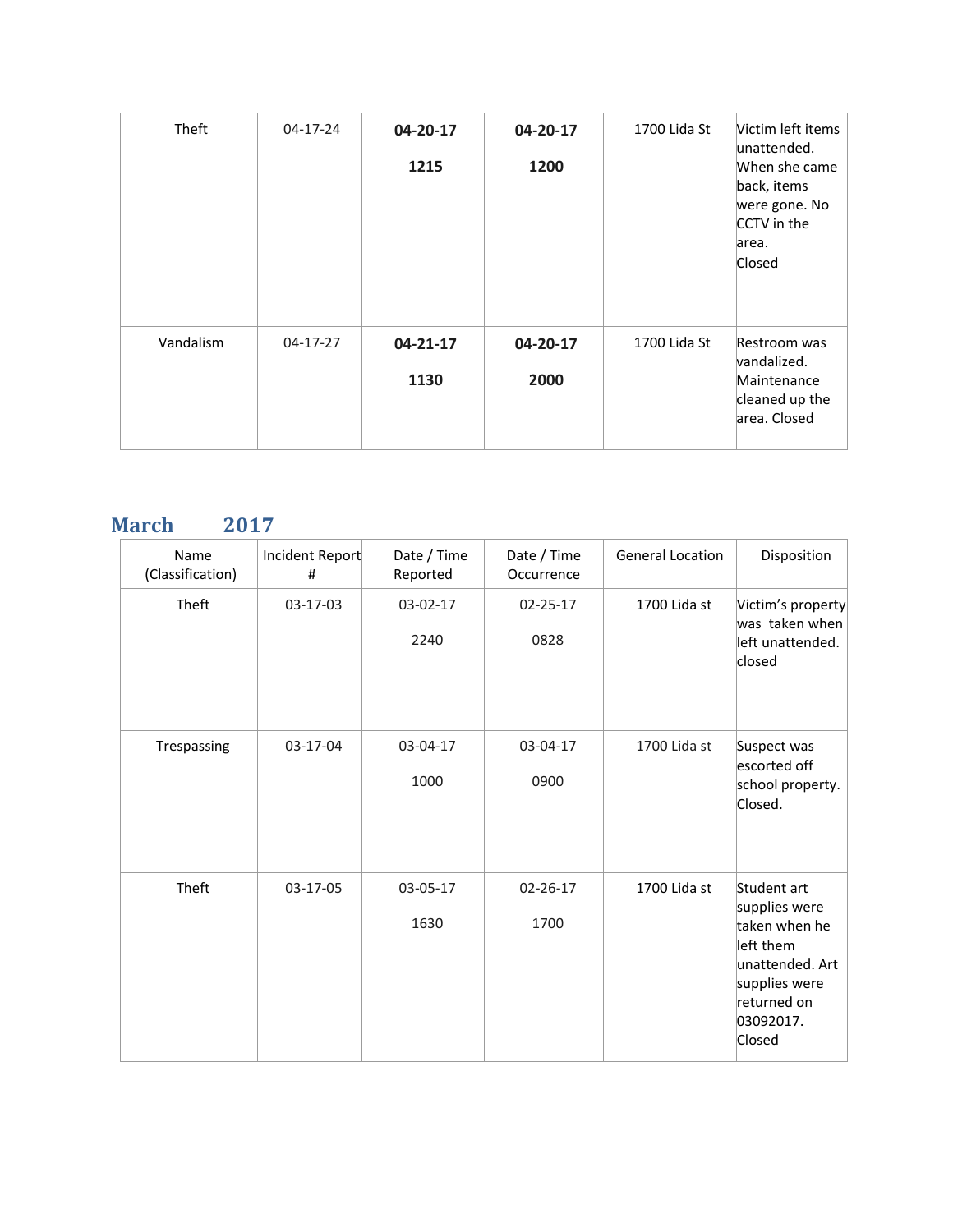| Trespassing              | 03-17-10       | 03-14-17<br>0015 | 03-14-17<br>0100                                    | 1700 Lida st  | Suspect was<br>escorted off<br>school property.<br>Closed.                                                              |
|--------------------------|----------------|------------------|-----------------------------------------------------|---------------|-------------------------------------------------------------------------------------------------------------------------|
| Theft                    | 03-17-15       | 03-23-17<br>1200 | Spring Term 2016<br>(Week 8- Week<br>10)<br>Unknown | 1700 Lida St  | Item was<br>taken from<br>school<br>property, but<br>victim does<br>not<br>remember an<br>exact time or<br>date. Closed |
| Suspicious<br>Person     | $03 - 17 - 18$ | 03-24-17<br>1045 | 03-24-17<br>1045                                    | 1700 Lida st. | Officers<br>conducted a<br>field interview<br>on suspect,<br>and escorted<br>off school<br>property.<br>Closed.         |
| Theft                    | 03-17-20       | 03-23-17<br>1200 | Spring Term 2016<br>(Week 8- Week<br>10)<br>Unknown | 1700 Lida St  | Item was<br>taken from<br>school<br>property, but<br>victim does<br>not<br>remember an<br>exact time or<br>date. Closed |
| <b>Suspicious Person</b> | 03-17-30       | 03-29-17<br>0900 | 03-29-17<br>0900                                    | 1700 Lida st  |                                                                                                                         |
| Vandalism                | 03-17-31       | 03-28-17<br>1020 | 03-28-17<br>1020                                    | 1111 Arroyo   | Restroom<br>was<br>vandalized.<br>Area was<br>cleaned up by                                                             |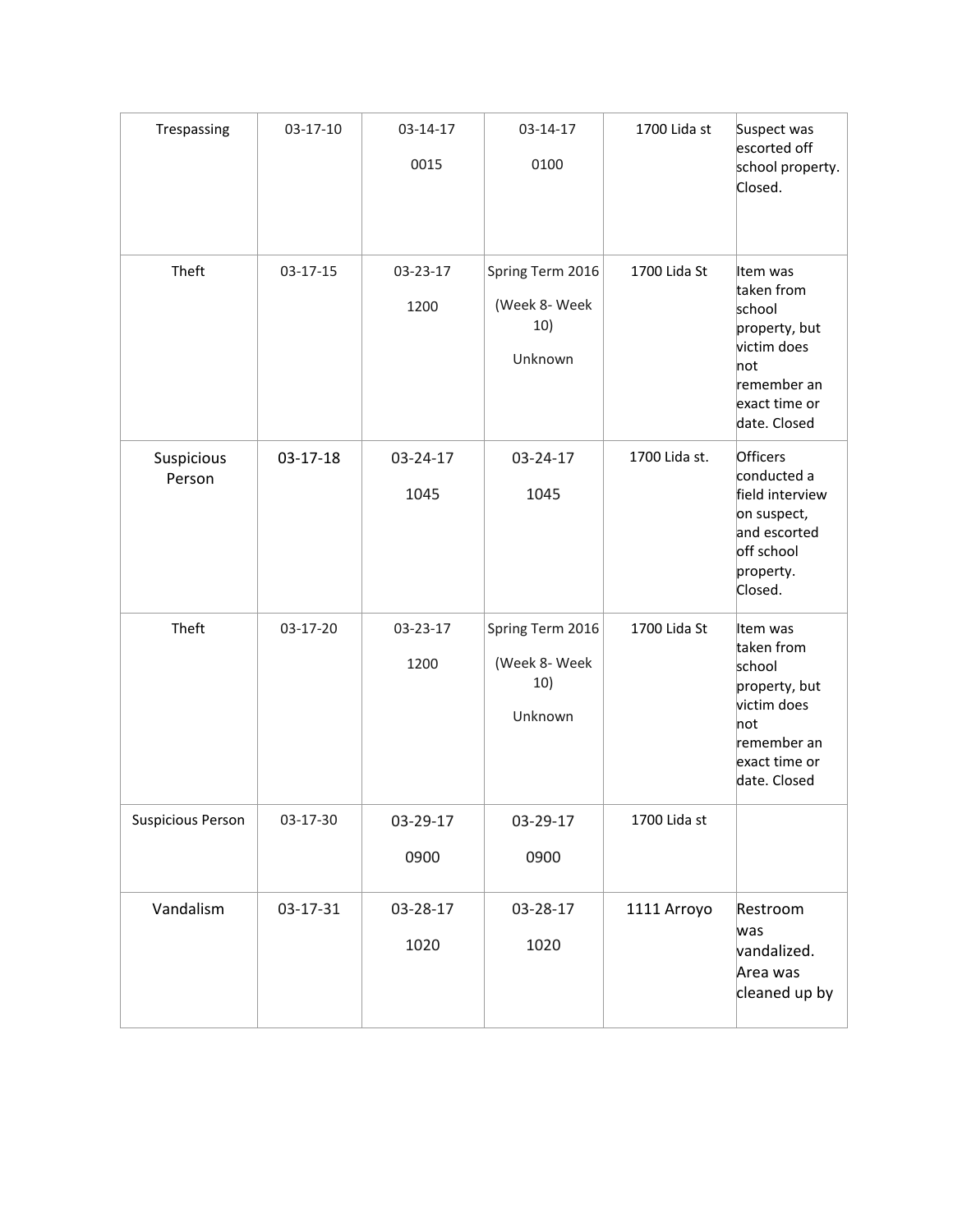## **February 2017**

| Name<br>(Classification)              | Incident<br>Report # | Date / Time<br>Reported | Date / Time<br>Occurrence  | <b>General Location</b> | Disposition                                                                                                                                                 |
|---------------------------------------|----------------------|-------------------------|----------------------------|-------------------------|-------------------------------------------------------------------------------------------------------------------------------------------------------------|
| Drug Activity                         | 02-17-02             | 02-01-17 2055           | 02-01-17 2055              | 1700 Lida st            | Security made<br>contact with two<br>suspects<br>smoking<br>Marijuana on<br>campus. Closed                                                                  |
| Vandalism                             | 02-17-05             | 02-07-17 1240           | 02-07-17 1240              | 1111 Arroyo<br>Parkway  | 4th floor<br>restroom was<br>vandalized<br>with feces<br>and urine.<br>Closed.                                                                              |
| Domestic Dispute                      | 02-17-09             | 02-10-17 0215           | 02-10-17 0000              | 1700 Lida st            | An argument<br>involving a<br>student and<br>their spouse<br>while on<br>campus.<br>Security<br>arrived on<br>scene to<br>assess the<br>incident.<br>Closed |
| Robbery                               | $2 - 17 - 10$        | $02 - 13 - 17$<br>1100  | $02 - 7 - 17$<br>2200      | Off campus              | ArtCenter<br>staff member<br>was robbed<br>for ArtCenter<br>property<br>(keys). Closed                                                                      |
| <b>Burglary for Motor</b><br>Vehicles | $2 - 17 - 16$        | $2 - 22 - 17$<br>2120   | $2 - 22 - 17$<br>1900-2100 | 1700 Lida St.           | A vehicle<br>parked in the<br>student lot was<br>broken into.<br>One backpack<br>with textbooks<br>was taken.<br>Closed                                     |